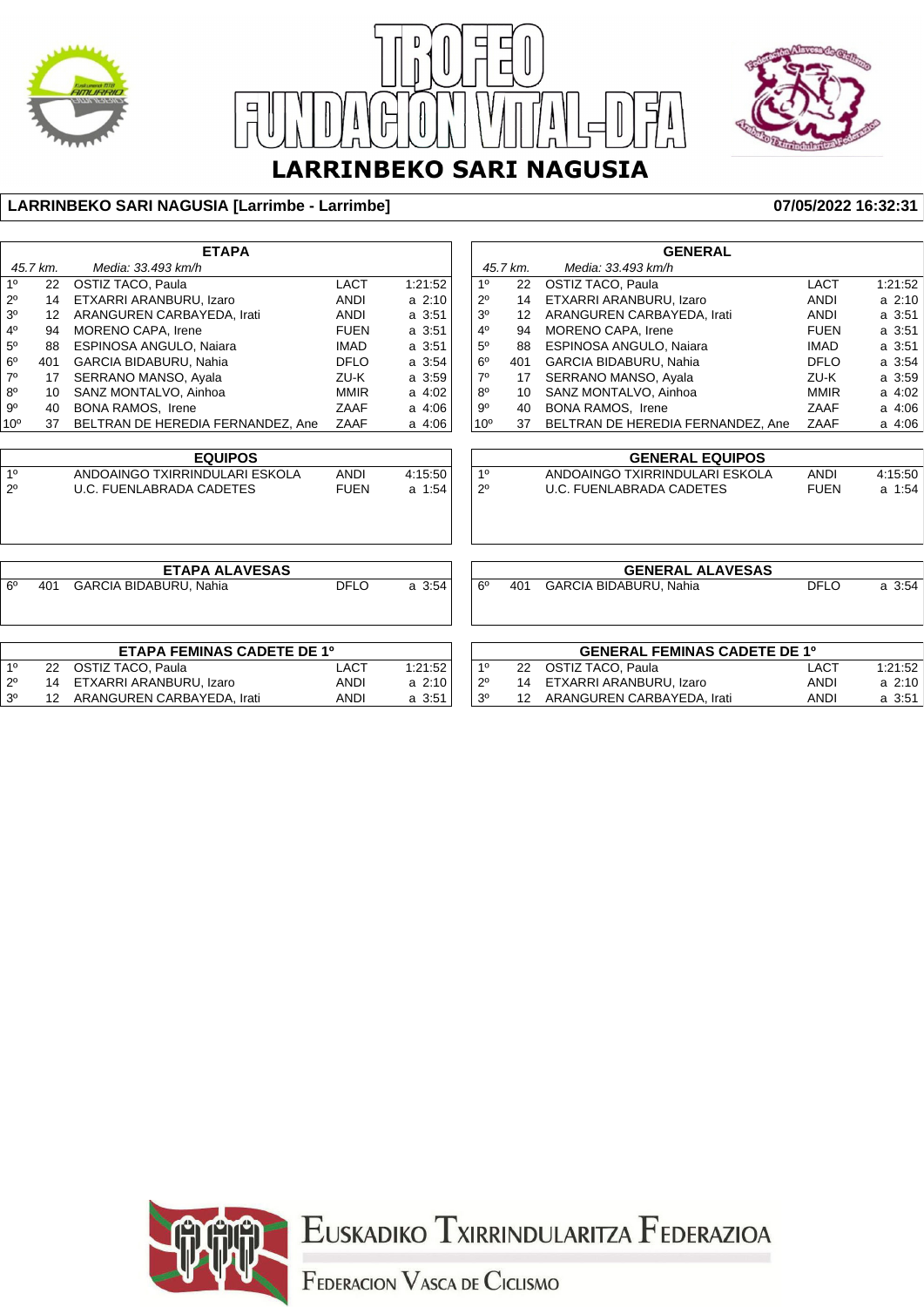





| LARRINBEKO SARI NAGUSIA [Larrimbe - Larrimbe] |                 |                                               |            |            |             | 45,7 kms.                            | 07/05/2022 16:30:44 |  |
|-----------------------------------------------|-----------------|-----------------------------------------------|------------|------------|-------------|--------------------------------------|---------------------|--|
| <b>ETAPA</b><br><b>MEDIA: 33,493 km/h</b>     |                 |                                               |            |            |             |                                      | Pag. 1              |  |
| 1 <sup>0</sup>                                | 22              | OSTIZ TACO, Paula                             | <b>ESP</b> |            | FCAD1       | LACTURALE ERMITAGAÑA                 | 1:21:52             |  |
| $2^{\circ}$                                   | 14              | ETXARRI ARANBURU, Izaro                       | <b>ESP</b> |            | FCAD1       | ANDOAINGO TXIRRINDULARI ESKOLA       | $a \, 2:10$         |  |
| 3 <sup>o</sup>                                | 12              | ARANGUREN CARBAYEDA, Irati                    | <b>ESP</b> |            | FCAD1       | ANDOAINGO TXIRRINDULARI ESKOLA       | a 3:51              |  |
| 4 <sup>0</sup>                                | 94              | MORENO CAPA, Irene                            | <b>ESP</b> |            | FCAD1       | <b>U.C. FUENLABRADA CADETES</b>      | a 3:51              |  |
| $5^{\circ}$                                   | 88              | ESPINOSA ANGULO, Naiara                       | <b>ESP</b> |            | FCAD1       | <b>IPAR MAQUINA-DIMAQ</b>            | a 3:51              |  |
| 6 <sup>o</sup>                                | 401             | GARCIA BIDABURU, Nahia                        | <b>ESP</b> | <b>ALA</b> | FCAD1       | CAFE DROMEDARIO/FLOTAMET             | a 3:54              |  |
| $7^\circ$                                     | 17              | SERRANO MANSO, Ayala                          | <b>ESP</b> |            | FCAD        | ZU-K / LIMOUSIN                      | a 3:59              |  |
| $8^{\circ}$                                   | 10              | SANZ MONTALVO, Ainhoa                         | <b>ESP</b> |            | <b>FCAD</b> | <b>SEGUROS BILBAO - MIRIBILLA</b>    | a 4:02              |  |
| $9^{\circ}$                                   | 40              | <b>BONA RAMOS, Irene</b>                      | <b>ESP</b> |            | FCAD1       | ZAAF CYCLING TEAM DE NAVARRA         | a 4:06              |  |
| 10 <sup>o</sup>                               | 37              | BELTRAN DE HEREDIA FERNANDEZ, Ane             | <b>ESP</b> |            | FCAD1       | ZAAF CYCLING TEAM DE NAVARRA         | a 4:06              |  |
| $11^{\circ}$                                  | 97              | GALIANO ZARCO, Claudia Xiangfeng              | <b>ESP</b> |            | <b>FCAD</b> | U.C. FUENLABRADA CADETES             | a 4:08              |  |
| $12^{\circ}$                                  | 95              | MENDEZ NIETO, Ines                            | <b>ESP</b> |            | <b>FCAD</b> | <b>U.C. FUENLABRADA CADETES</b>      | a 4:09              |  |
| 13 <sup>o</sup>                               | 15              | NAVARRO PETRIRENA, Intza                      | <b>ESP</b> |            | <b>FCAD</b> | ANDOAINGO TXIRRINDULARI ESKOLA       | $a$ 4:13            |  |
| 14 <sup>°</sup>                               | 93              | RODRIGUEZ TORRES, Marta                       | <b>ESP</b> |            | FCAD1       | U.C. FUENLABRADA CADETES             | $a$ 4:14            |  |
| $15^{\circ}$                                  | 99              | DEL PUERTO VARGAS, Irene                      | <b>ESP</b> |            | <b>FCAD</b> | U.C. FUENLABRADA CADETES             | a 4:17              |  |
| 16 <sup>o</sup>                               | 92              | NAVARRO YAMAGUCHI, Maria                      | <b>ESP</b> |            | <b>FCAD</b> | ZU-K / LIMOUSIN                      | $a \, 5:00$         |  |
|                                               |                 | LARRINBEKO SARI NAGUSIA [Larrimbe - Larrimbe] |            |            |             | 45,7 kms.                            | 07/05/2022 16:31:11 |  |
| <b>ETAPA FEMINAS CADETE DE 1º</b>             |                 |                                               |            |            |             |                                      | Pag. 1              |  |
| $1^{\circ}$                                   | 22              | <b>OSTIZ TACO, Paula</b>                      |            |            | <b>ESP</b>  | LACTURALE ERMITAGAÑA                 | 1.21:52             |  |
| $2^{\circ}$                                   | 14              | ETXARRI ARANBURU, Izaro                       |            |            | <b>ESP</b>  | ANDOAINGO TXIRRINDULARI ESKOLA       | a 2:10              |  |
| 3 <sup>o</sup>                                | 12 <sup>°</sup> | ARANGUREN CARBAYEDA, Irati                    |            |            | <b>ESP</b>  | ANDOAINGO TXIRRINDULARI ESKOLA       | a 3:51              |  |
| $4^{\circ}$                                   | 94              | MORENO CAPA, Irene                            |            |            | <b>ESP</b>  | <b>U.C. FUENLABRADA CADETES</b>      | a 3:51              |  |
| $5^{\circ}$                                   | 88              | ESPINOSA ANGULO, Naiara                       |            |            | <b>ESP</b>  | <b>IPAR MAQUINA-DIMAQ</b>            | a 3:51              |  |
| $6^{\circ}$                                   | 401             | <b>GARCIA BIDABURU, Nahia</b>                 |            |            | <b>ESP</b>  | CAFE DROMEDARIO/FLOTAMET             | a 3:54              |  |
| $7^\circ$                                     |                 |                                               |            |            |             | ZAAF CYCLING TEAM DE NAVARRA         |                     |  |
|                                               | 40              | <b>BONA RAMOS, Irene</b>                      |            |            | <b>ESP</b>  |                                      | a 4:06              |  |
| $8^{\circ}$                                   | 37              | BELTRAN DE HEREDIA FERNANDEZ, Ane             |            |            | <b>ESP</b>  | ZAAF CYCLING TEAM DE NAVARRA         | a 4:06              |  |
| റാ                                            | റാ              | <b>DODDICLIEZ TODDES Morto</b>                |            |            | <b>CCD</b>  | $\overline{11}$ CHENIA DDADA CADETEC | 0.111               |  |

| LARRINBEKO SARI NAGUSIA [Larrimbe - Larrimbe] |     | 45,7 kms.                | 07/05/2022 16:31:17 |  |
|-----------------------------------------------|-----|--------------------------|---------------------|--|
| <b>ETAPA ALAVESAS</b>                         |     |                          | Pag. 1              |  |
| 1º 401<br>GARCIA BIDABURU, Nahia              | ESP | CAFE DROMEDARIO/FLOTAMET | 1:25:46             |  |

|    |                                | <b>EQUIPOS ETAPA</b> |         |
|----|--------------------------------|----------------------|---------|
| 10 | ANDOAINGO TXIRRINDULARI ESKOLA | ANDI                 | 4:15:50 |
| 20 | U.C. FUENLABRADA CADETES       | <b>FUEN</b>          | a 1:54  |



Euskadiko Txirrindularitza Federazioa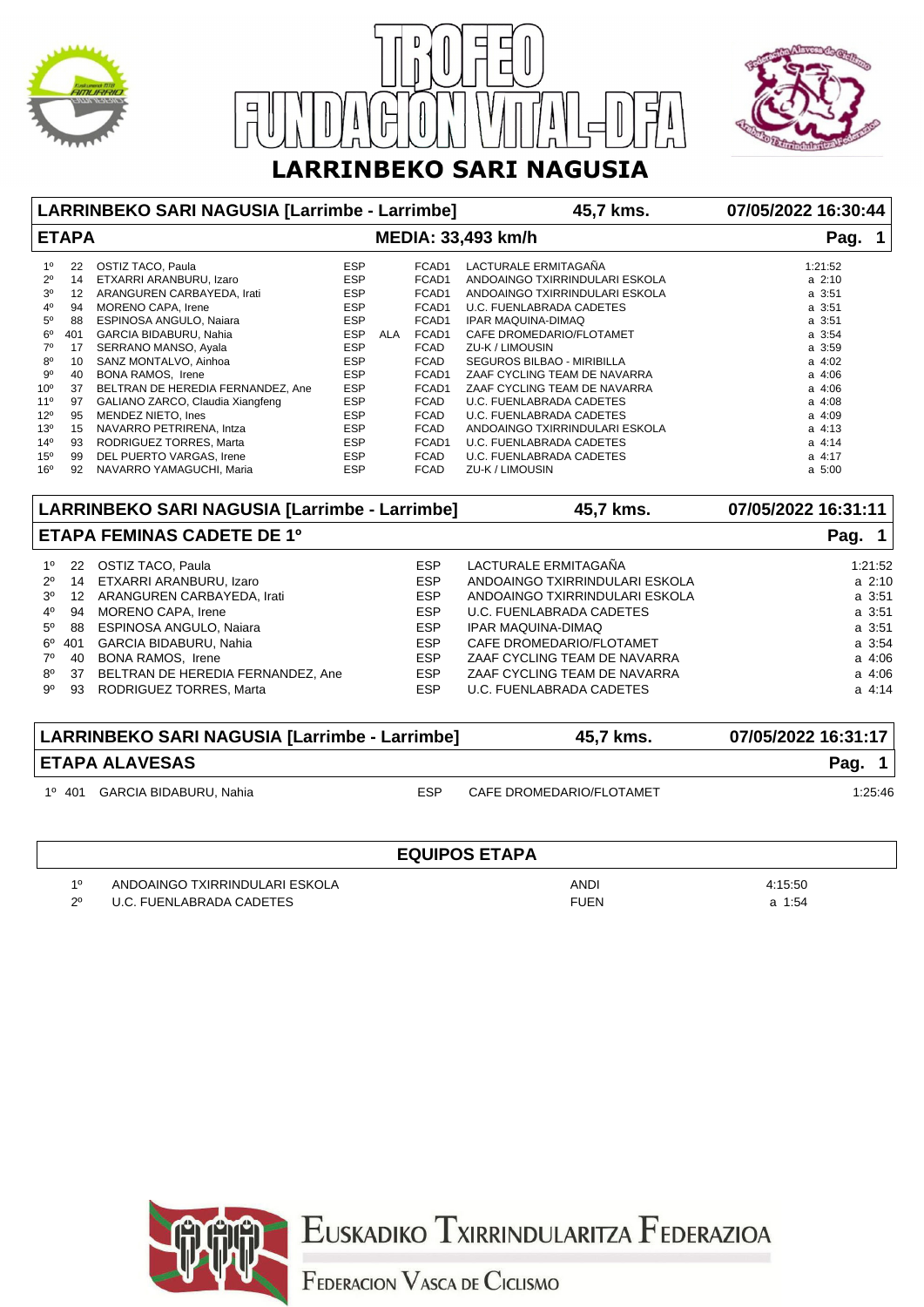





|                             |           | LARRINBEKO SARI NAGUSIA [Larrimbe - Larrimbe]  |                   |                      | 45,7 kms.                                   | 07/05/2022 16:31:26   |                     |  |
|-----------------------------|-----------|------------------------------------------------|-------------------|----------------------|---------------------------------------------|-----------------------|---------------------|--|
| <b>GENERAL</b><br>45,7 kms. |           |                                                |                   |                      | <b>MEDIA: 33,493 km/h</b>                   |                       | Pag.                |  |
| 1 <sup>0</sup>              | 22        | OSTIZ TACO, Paula                              | <b>ESP</b>        | FCAD1                | LACTURALE ERMITAGAÑA                        | 1:21:52               |                     |  |
| $2^{\circ}$                 | 14        | ETXARRI ARANBURU, Izaro                        | <b>ESP</b>        | FCAD1                | ANDOAINGO TXIRRINDULARI ESKOLA              | $a \; 2:10$           | 2                   |  |
| 3 <sup>o</sup>              | 12        | ARANGUREN CARBAYEDA, Irati                     | <b>ESP</b>        | FCAD1                | ANDOAINGO TXIRRINDULARI ESKOLA              | $a \, 3:51$           | 3                   |  |
| $4^{\circ}$                 | 94        | MORENO CAPA, Irene                             | <b>ESP</b>        | FCAD1                | U.C. FUENLABRADA CADETES                    | $a \, 3:51$           | $\overline{4}$      |  |
| $5^\circ$                   | 88        | ESPINOSA ANGULO, Naiara                        | <b>ESP</b>        | FCAD1                | <b>IPAR MAQUINA-DIMAQ</b>                   | a 3:51                | 5                   |  |
| $6^{\circ}$<br>$7^\circ$    | 401<br>17 | GARCIA BIDABURU, Nahia<br>SERRANO MANSO, Ayala | ESP<br><b>ESP</b> | FCAD1<br>ALA<br>FCAD | CAFE DROMEDARIO/FLOTAMET<br>ZU-K / LIMOUSIN | $a \; 3:54$<br>a 3:59 | 6<br>$\overline{7}$ |  |
| 80                          | 10        | SANZ MONTALVO, Ainhoa                          | <b>ESP</b>        | <b>FCAD</b>          | SEGUROS BILBAO - MIRIBILLA                  | $a \, 4:02$           | 8                   |  |
| 90                          | 40        | BONA RAMOS, Irene                              | <b>ESP</b>        | FCAD1                | ZAAF CYCLING TEAM DE NAVARRA                | $a \, 4:06$           | 9                   |  |
| $10^{\circ}$                | 37        | BELTRAN DE HEREDIA FERNANDEZ, Ane              | <b>ESP</b>        | FCAD1                | ZAAF CYCLING TEAM DE NAVARRA                | $a \, 4:06$           | 10                  |  |
| $11^{\circ}$                | 97        | GALIANO ZARCO, Claudia Xiangfeng               | <b>ESP</b>        | <b>FCAD</b>          | U.C. FUENLABRADA CADETES                    | $a \, 4:08$           | 11                  |  |
| $12^{\circ}$                | 95        | MENDEZ NIETO, Ines                             | <b>ESP</b>        | <b>FCAD</b>          | U.C. FUENLABRADA CADETES                    | $a\ 4:09$             | 12                  |  |
| $13^{o}$                    | 15        | NAVARRO PETRIRENA, Intza                       | <b>ESP</b>        | <b>FCAD</b>          | ANDOAINGO TXIRRINDULARI ESKOLA              | $a \, 4:13$           | 13                  |  |
| $14^{o}$                    | 93        | RODRIGUEZ TORRES, Marta                        | <b>ESP</b>        | FCAD1                | U.C. FUENLABRADA CADETES                    | $a \, 4:14$           | 14                  |  |
| $15^{\circ}$                | 99        | DEL PUERTO VARGAS, Irene                       | <b>ESP</b>        | <b>FCAD</b>          | U.C. FUENLABRADA CADETES                    | $a \, 4:17$           | 15                  |  |
| 16 <sup>o</sup>             | 92        | NAVARRO YAMAGUCHI, Maria                       | <b>ESP</b>        | <b>FCAD</b>          | ZU-K / LIMOUSIN                             | a 5:00                | 16                  |  |

|                |                  | LARRINBEKO SARI NAGUSIA [Larrimbe - Larrimbe] | 07/05/2022 16:31:45 |                                |             |
|----------------|------------------|-----------------------------------------------|---------------------|--------------------------------|-------------|
|                |                  | <b>GENERAL FEMINAS CADETE DE 1º</b>           | Pag.                |                                |             |
| 10             |                  | 22 OSTIZ TACO, Paula                          | <b>ESP</b>          | LACTURALE ERMITAGAÑA           | 1:21:52     |
| $2^{\circ}$    | 14               | ETXARRI ARANBURU, Izaro                       | <b>ESP</b>          | ANDOAINGO TXIRRINDULARI ESKOLA | $a \, 2:10$ |
| 3 <sup>o</sup> | 12 <sup>12</sup> | ARANGUREN CARBAYEDA, Irati                    | <b>ESP</b>          | ANDOAINGO TXIRRINDULARI ESKOLA | a 3:51      |
| $4^{\circ}$    | 94               | MORENO CAPA, Irene                            | <b>ESP</b>          | U.C. FUENLABRADA CADETES       | a 3:51      |
| $5^\circ$      |                  | 88 ESPINOSA ANGULO, Naiara                    | <b>ESP</b>          | <b>IPAR MAQUINA-DIMAQ</b>      | a 3:51      |
| 6°             | 401              | <b>GARCIA BIDABURU, Nahia</b>                 | <b>ESP</b>          | CAFE DROMEDARIO/FLOTAMET       | a 3:54      |
| $7^\circ$      | 40               | BONA RAMOS, Irene                             | <b>ESP</b>          | ZAAF CYCLING TEAM DE NAVARRA   | a 4:06      |
| $8^{\circ}$    |                  | 37 BELTRAN DE HEREDIA FERNANDEZ, Ane          | <b>ESP</b>          | ZAAF CYCLING TEAM DE NAVARRA   | a 4:06      |
| .9º            | 93               | RODRIGUEZ TORRES, Marta                       | <b>ESP</b>          | U.C. FUENLABRADA CADETES       | $a \, 4:14$ |

## **LARRINBEKO SARI NAGUSIA [Larrimbe - Larrimbe] 07/05/2022 16:31:56 GENERAL ALAVESAS Pag. 1**

1º 401 GARCIA BIDABURU, Nahia ESP CAFE DROMEDARIO/FLOTAMET 1:25:46

1º ANDI 4:15:50 ANDOAINGO TXIRRINDULARI ESKOLA

2º U.C. FUENLABRADA CADETES a 1:54

## **GENERAL EQUIPOS**



EUSKADIKO TXIRRINDULARITZA FEDERAZIOA